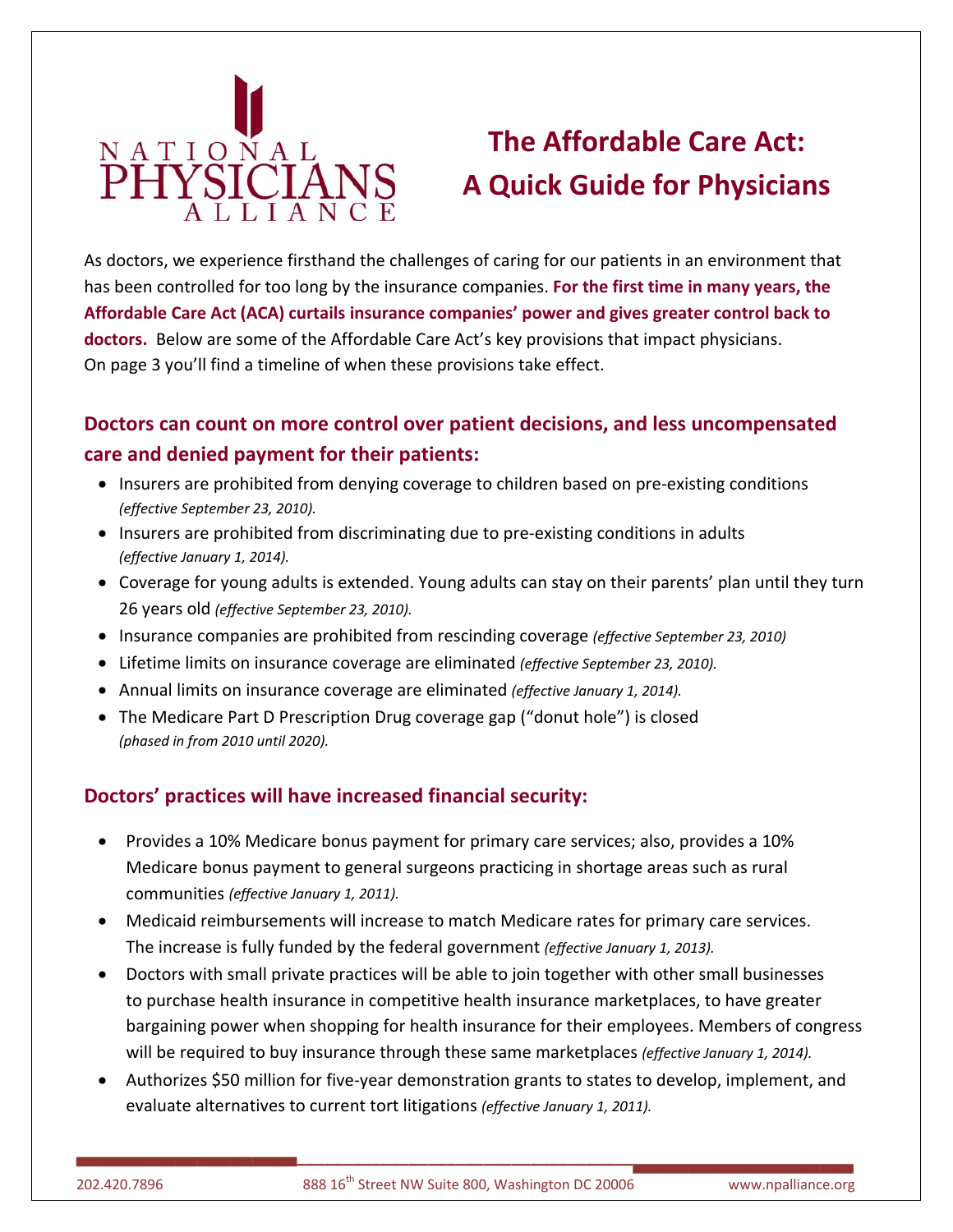## **Patients will be able to take personal responsibility for their health with better access to preventive care:**

- Requires all new plans to cover certain preventive services such as mammograms and colonoscopies without charging a deductible, co‐pay or coinsurance *(effective September 23, 2010).*
- Provides no‐cost preventive care for seniors on Medicare, such as annual wellness visits and personalized prevention plans *(effective January 1, 2011).*
- Improves preventive health coverage by providing new funding to state Medicaid programs that choose to cover preventive services for patients at little or no cost *(effective January 1, 2013).*
- Requires all Americans who can afford health insurance to purchase it and pay an amount they can afford, and helps those who can't with subsidies on a sliding scale *(effective January 1, 2014).*

### **Doctors can count on less insurance company paperwork and bureaucracy, and more support for the use of electronic medical records and coordinated care:**

- Reduces paperwork and administrative costs by instituting a series of changes to standardize billing, and requiring health plans to begin adopting and implementing rules for the secure, confidential, electronic exchange of health information *(first regulation effective October 1,2012)* .
- Encourages coordinated care via the formation of medical team organizations (or "accountable care organizations"), which allow the team of doctors to profit by providing better care at lower costs, stressing prevention, and reducing unnecessary hospital admissions *(effective January 1, 2012)* .

### **Begins to address our shortage of doctors and nurses:**

- Creates new incentives to expand the number of primary care doctors, nurses and physician assistants. These include funding for scholarships, loan repayments for primary care doctors and nurses working in underserved areas, and tax relief *(effective 2010).*
- Increases payments for rural health care professionals to help them continue to serve their communities *(effective 2010).*

*See the following page for a timeline of the implementation of these provisions.*

**The National Physicians Alliance** is dedicated to achieving high quality health care for all, and actively promotes the civic engagement of our members, who are united across medical specialties. To help restore trust and integrity in medicine, the NPA accepts no funding from the pharmaceutical, health insurance, or medical device industries.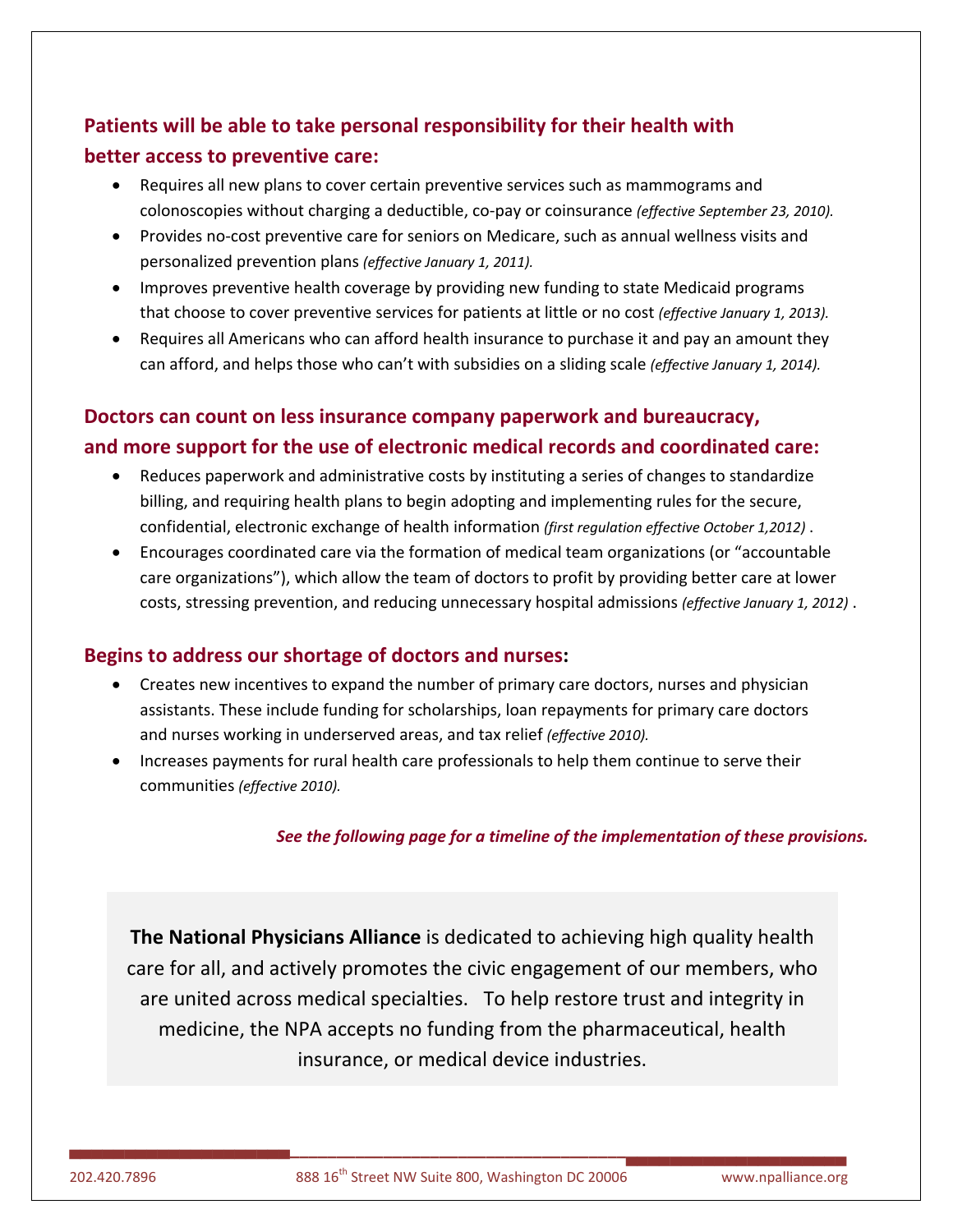# Timeline: Affordable Care Act Implementation



202.420.7896 888 16<sup>th</sup> Street NW Suite 800, Washington DC 20006 www.npalliance.org